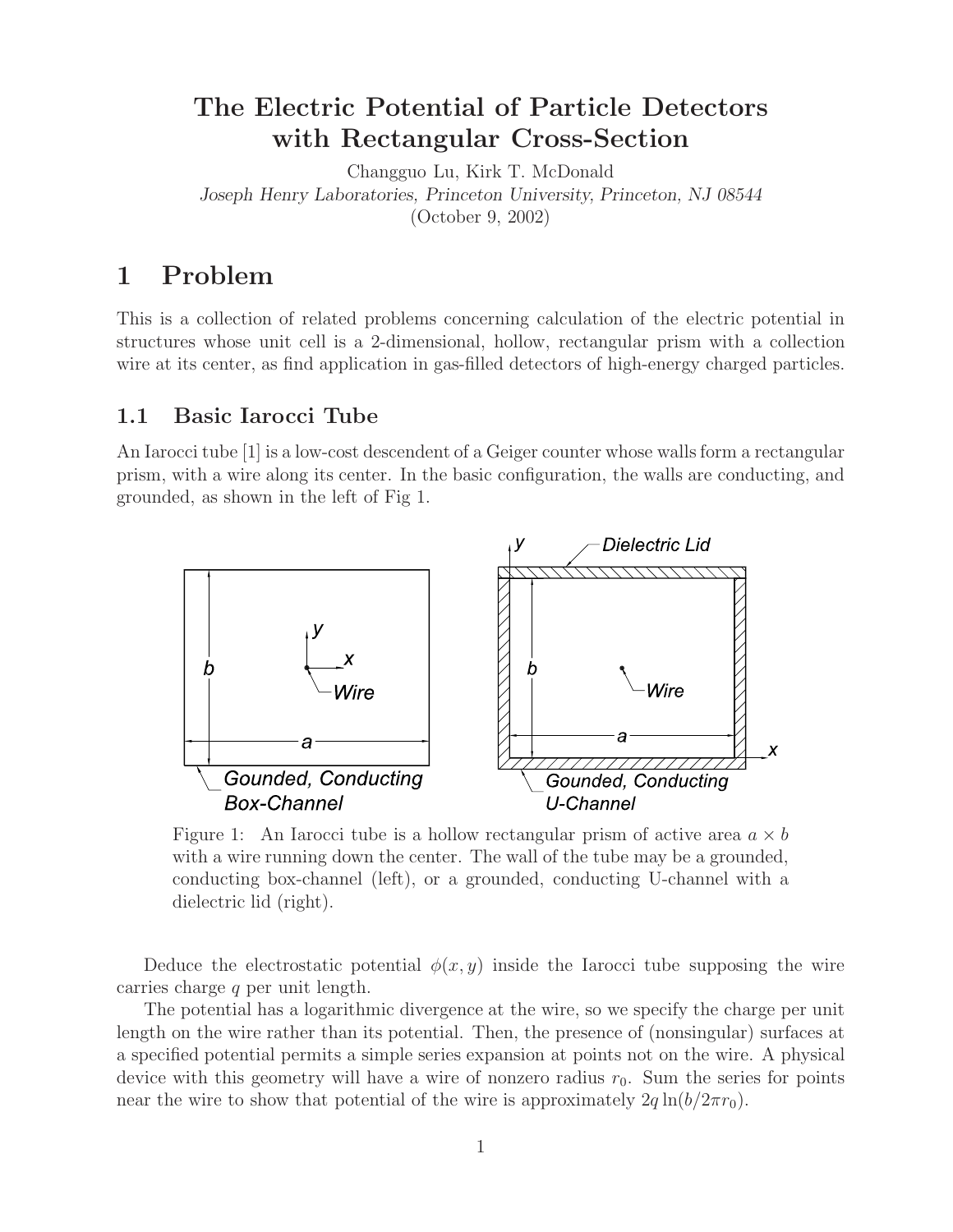# **1.2 Iarocci Tube with a Dielectric Lid**

Another form of an Iarocci tube is based on a ground, conducting U-channel with a dielectric lid, as shown in the right of Fig. 1. This is not enough information to obtain a unique solution for the potential. We must know either the potential or its normal derivative everywhere on the boundary, according to a theorem of Green. During operation the dielectric surface becomes charge up by positive ions until the electric field just inside the lid is parallel to its surface, which implies that the same tangential electric field exists just outside the lid as well. Such an electric field configuration would hold in a structure consisting of the Iarocci tube as described plus its mirror image in the plane of the lid, *i.e.*, a grounded, conduction prism of size  $a \times 2b$  with two wires.

# **1.3 Multiwire Proportional Chamber ("Electrodeless" Drift Chamber)**

Closely related to an Iarocci tube is the so-called "electrodeless" drift chamber, shown in Fig. 2. Typically  $a \gg b$ , and both the upper and lower surfaces are dielectric. Find the of the potential assuming that the electric field is parallel to the dielectric surfaces, and that the wire carries charge  $q$  per unit length.



Figure 2: An "electrodeless" drift chamber is a hollow rectangular prism of active area  $a \times b$  with two opposing faces that are conductors, two faces that are dielectric, and a wire running down the center. This is also a unit cell of a multiwire proportional chamber with planar cathodes.

If the unit cell shown in Fig. 2 is replicated so as to form a stack of cells in  $y$  with period b, we have in effect that case of a pair of grounded conducting planes distance a apart with a grid of wires of spacing b midway between. This is the geometry of a multiwire proportional chamber (MWPC).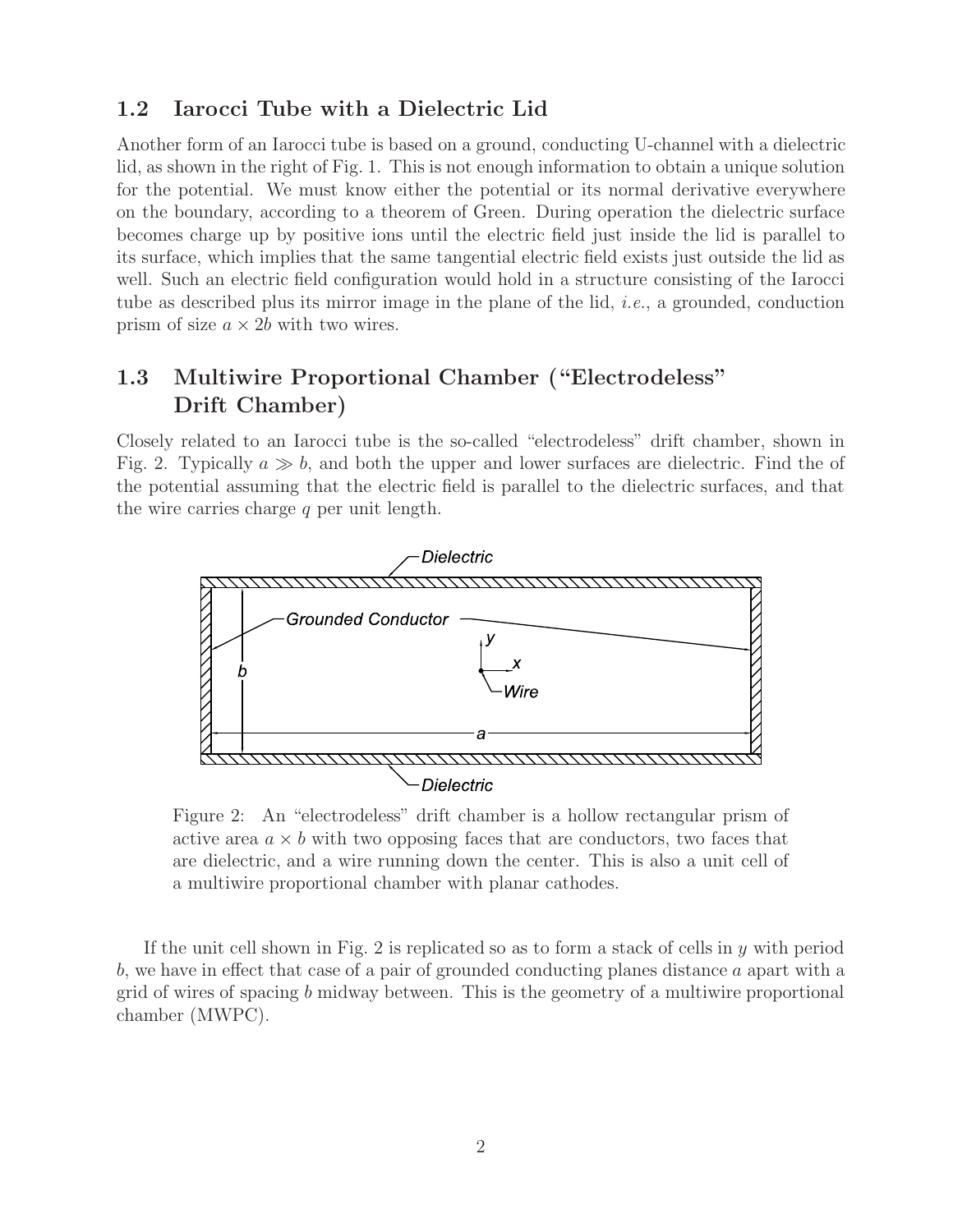## **1.4 MWPC with Alternating Anode and Cathode Wires**

Crosstalk between transient signals of charge collected on the anode wires of a multiwire proportional chamber (the central wire in Fig. 2) can be suppressed by the addition of cathode wires between the anode wires, as shown in Fig. 3. Typically, these additional cathode wires would be grounded.



Figure 3: The unit cell of a multiwire proportional chamber with a plane of alternating anode and grounded cathode wires.

Recall that we cannot define the potential of a 1-dimensional wire, so we cannot analyze the problem where the anode wires are grounded. We can, however, make an analysis using 1 dimensional wires if the charges on the wires are given. Find the electric potential supposing the charge on each of the anode wires is  $-\epsilon q$ , where in practice  $\epsilon$  would be determined by requiring the anode wire of finite radius to be at zero potential.

If  $\epsilon \approx (2/\pi) \tan^{-1}(a/b)$ , then the field pattern over most of the cell will resemble that of an Iarocci tube with grounded walls.

## **1.5 Array of Cells with One Anode and One Cathode Wire**

Some particle detectors are in the form of an extended array of cells defined only by anode and cathode wires. A simple rectangular array is shown in Fig. 4, where the unit cell has size  $2a \times 2b$  and contains one anode and one cathode wire. In the limit of an infinite array, no electric field lines would cross any cell boundary.

Give a series expansion for the potential  $\phi(x, y)$  supposing that the anode and cathode wires carry charge  $\pm q$  per unit length.

## **1.6 Array of Cells with 1 Anode and 3 Cathode Wires**

To make the electric field in the cells of a rectangular array approach more closely that of a basic Iarocci tube, additional cathode wires can be added, as shown in Fig. 5. All field lines that leave an anode wire should terminate on cathode wires of the same cell, so the sum of the charges per unit length on the cathode wires must be equal and opposite to that on the anode wire. Roughly, if there are n cathode wires per unit cell, each will carry charge  $-q/n$ per unit length, where  $q$  is the charge per unit length on the anode wire.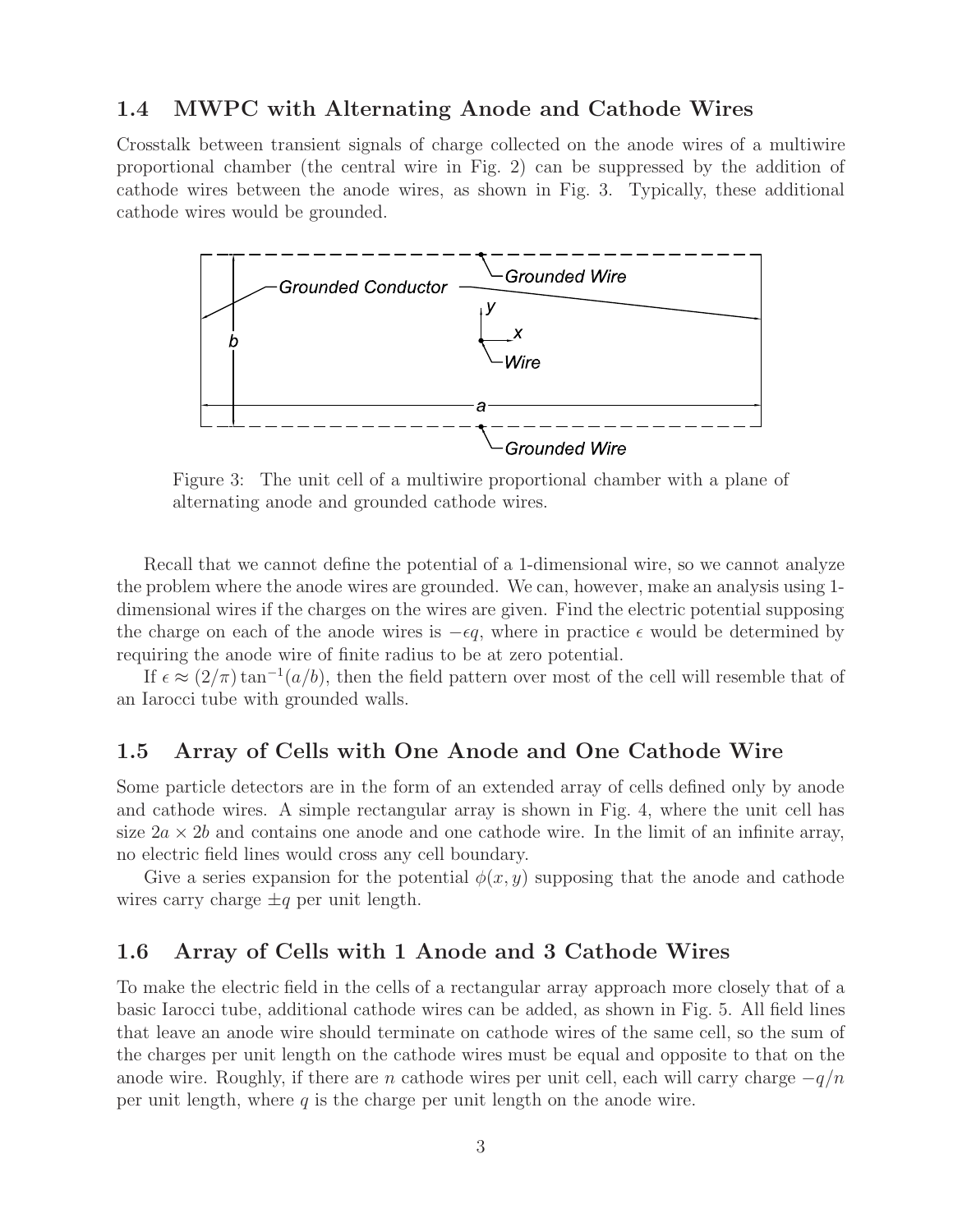

Figure 4: A region of a particle detector whose rectangular unit cell of size  $2a \times 2b$  contains one anode wire and one cathode wire that carry charge  $\pm q$ per unit length.



Figure 5: A region of a particle detector whose rectangular unit cell of size  $2a \times 2b$  contains 1 anode wire and 3 cathode wires.

In practice, the cathode wires typically have the same potential, rather than the same charge. For a calculation using 1-dimensional wires we must, however, specify the charges rather than the potentials. Give a series expansion for the potential  $\phi(x, y)$  supposing that the anode wires carry charge  $q$  per unit length and the three cathode wires carry charge  $-\epsilon_1 q$ ,  $-\epsilon_2 q$  and  $-\epsilon_3 q$ , where  $\epsilon_1 + \epsilon_2 + \epsilon_3 = 1$ .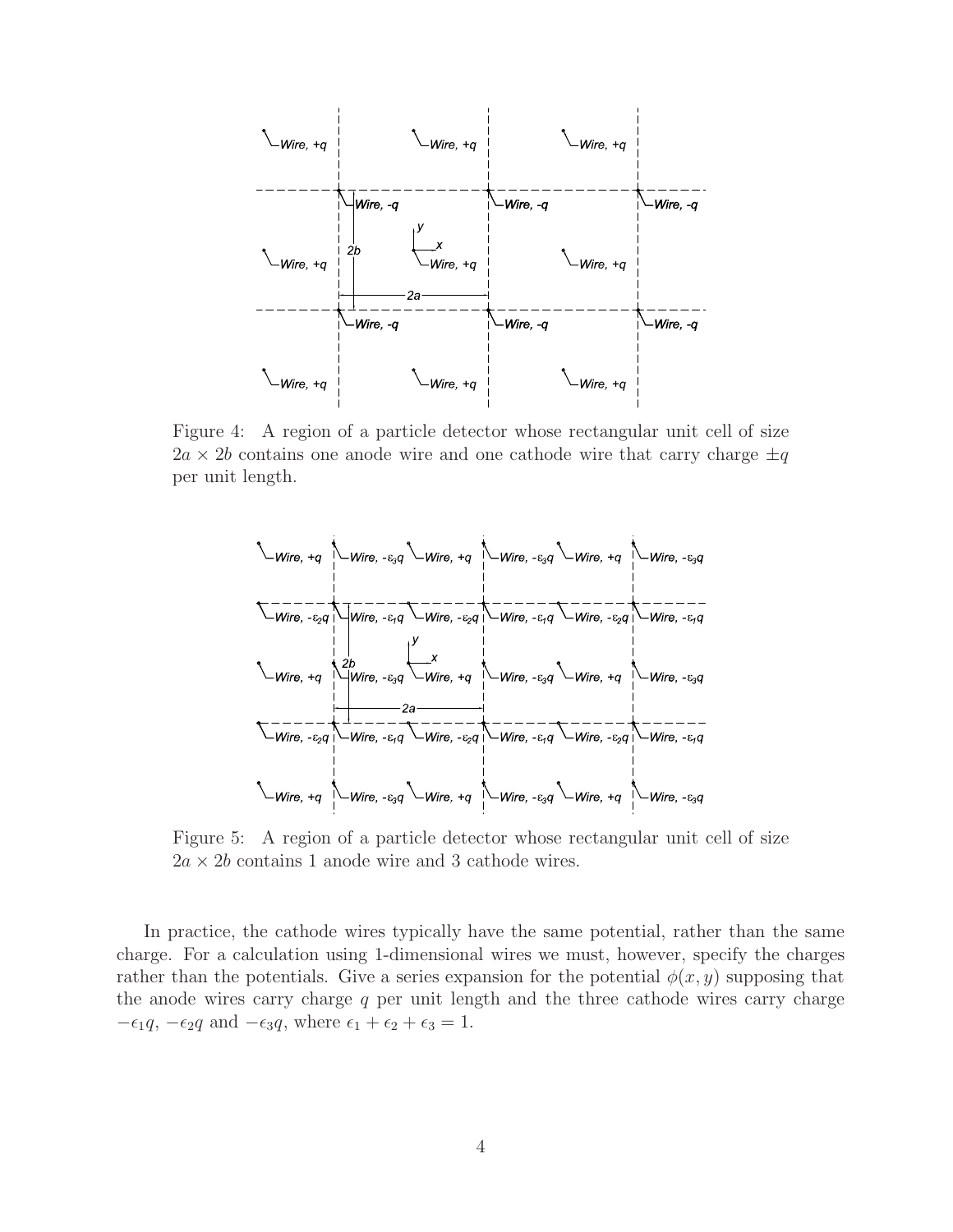# **2 Solution**

Some additional aspects of this problem are considered in [2].

### **2.1 Basic Iarocci Tube**

The case of a rectangular Iarocci tube is closely related to the very simple case of a structure with a wire along the axis of a grounded, conducting cylinder. In the latter case, the equipotentials are circles centered on the wire, and the electric field lines radiate from the wire. This pattern holds in the rectangular Iarocci tube for points close to the wire, but near the walls the field lines must bend until they are normally incident on the walls.

To use techniques for solving Laplace's equation,  $\vec{\nabla}^2 \phi = 0$ , for the potential  $\phi$ , we subdivide the cells into rectangular regions that have no charge in their interior. We analyze the cells in a rectangular coordinate system with origin at the center of a cell (except in sec. 2.2).

#### **2.1.1 Wire at Center of Cell**

For the basic Iarocci tube shown on the left of Fig. 1, we solve separately in the regions  $x < 0$  and  $x > 0$ , and match solutions at the "boundary"  $x = 0$ . In each region, we know the potential on three of the four bounding surfaces, and we know the charge distribution  $\sigma \propto \partial \phi / \partial n$  on the fourth,

$$
\phi(x, -b/2) = \phi(x, b/2) = \phi(-a/2, y) = \phi(a/2, y) = 0, \qquad \frac{\partial \phi(0^+, y)}{\partial x} = -2\pi q \delta(y), \qquad (1)
$$

in Gaussian units, where the symmetry of the potential and of  $E_x$  about  $x = 0$  implies that  $E_x(-\epsilon, y) = -E_x(\epsilon, y) = \partial \phi(\epsilon, y)/\partial x = -2\pi \sigma(0, y) = -2\pi q \delta(y).$ 

A suitable form of the solution to Laplace's equation for a potential that vanishes on the outer boundaries and is symmetric in both  $x$  and  $y$  is,

$$
\phi(x,y) = \sum_{n} A_n \sinh k_n (a/2 - |x|) \cos k_n y.
$$
\n<sup>(2)</sup>

The boundary condition at  $y = \pm b/2$  requires that  $\cos k_n b/2 = 0$ , and hence that  $k_n =$  $(2n+1)\pi/b$ . The boundary condition at  $x=0$  can now be written as,

$$
-2\pi q\delta(y) = \frac{\partial \phi(0^+, y)}{\partial x} = -\sum_n \frac{(2n+1)\pi}{b} A_n \cosh\frac{(2n+1)\pi a}{2b} \cos\frac{(2n+1)\pi y}{b}.\tag{3}
$$

On multiplying eq. (3) by  $\sin n\pi y/b$  and integrating from 0 to b we find that,

$$
A_n = \frac{4q}{(2n+1)\cosh\frac{(2n+1)\pi a}{2b}}.
$$
\n(4)

Hence, the potential for a basic Iarocci tube with a wire at its center can be written as,

$$
\phi(x,y) = 4q \sum_{n} \frac{\sinh \frac{(2n+1)\pi(a/2-|x|)}{b}}{(2n+1)\cosh \frac{(2n+1)\pi a}{2b}} \cos \frac{(2n+1)\pi y}{b} \qquad \text{(wire, origin at center)}
$$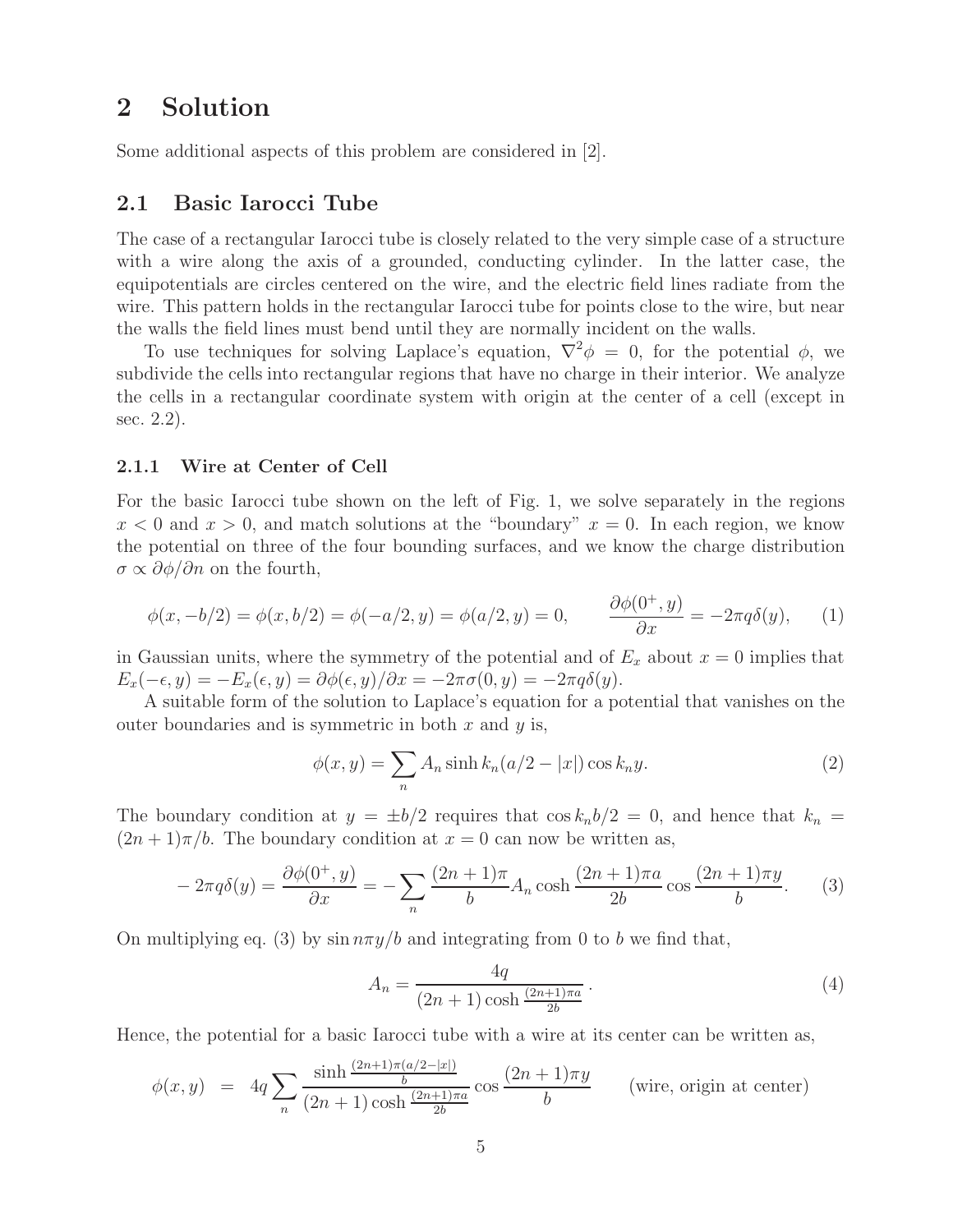$$
= 4q \sum_{n} \frac{\tanh\frac{(2n+1)\pi a}{2b}\cosh\frac{(2n+1)\pi|x|}{b} - \sinh\frac{(2n+1)\pi|x|}{b}}{(2n+1)}\cos\frac{(2n+1)\pi y}{b}.
$$
 (5)

The potential at the origin diverges. But, of course, a physical realization of an Iarocci tube involves a wire of finite radius r. We can estimate the potential at the surface of the wire at position  $(x, y)$ , where  $x^2 + y^2 = r^2 \ll a$ , b, using the second form of eq. (5),

$$
\phi_{\text{wire}} = \phi(x, y) \approx 4qRe \sum_{n=0} \frac{\cosh \frac{(2n+1)\pi x}{b} - \sinh \frac{(2n+1)\pi x}{b}}{2n+1} e^{(2n+1)\pi i y/b}
$$
\n
$$
= 4qRe \sum_{n=0} \frac{e^{-(2n+1)\pi x/b} e^{(2n+1)\pi i y/b}}{2n+1} = 4qRe \sum_{n=1} \frac{\left[e^{\pi (-|x|+iy)/b}\right]^{2n+1}}{2n+1}
$$
\n
$$
= 2qRe \ln \frac{1 + e^{\pi (-|x|+iy)/b}}{1 - e^{\pi (-|x|+iy)/b}} = 2qRe \ln \frac{\sinh \frac{\pi |x|}{b} + i \sin \frac{\pi y}{b}}{\cosh \frac{\pi |x|}{b} - \cos \frac{\pi y}{b}}. \tag{6}
$$

Note that the approximation in line 1 of eq. (6) is "exact" in the limit that  $a \gg b$ , *i.e.*, in the case of a wire halfway between a pair of grounded conducting planes.

Then, writing  $\ln \left[ \left( \sinh \frac{\pi |x|}{b} + i \sin \frac{\pi y}{b} \right) / \left( \cosh \frac{\pi |x|}{b} - \cos \frac{\pi y}{b} \right) \right] = u + iv$  we have,

$$
e^{u+iv} = e^u \cos v + ie^u \sin v = 1 - e^{-2\pi(x-iy)/a} = \frac{\sinh \frac{\pi |x|}{b} + i \sin \frac{\pi y}{b}}{\cosh \frac{\pi |x|}{b} - \cos \frac{\pi y}{b}}
$$
(7)

$$
e^{2u} = \frac{\sinh^2 \frac{\pi |x|}{b} + \sin^2 \frac{\pi y}{b}}{\left(\cosh \frac{\pi |x|}{b} - \cos \frac{\pi y}{b}\right)^2} = \frac{\cosh \frac{\pi |x|}{b} + \cos \frac{\pi y}{b}}{\cosh \frac{\pi |x|}{b} - \cos \frac{\pi y}{b}}
$$

$$
\approx \frac{2}{\frac{1}{2}[(\frac{\pi x}{b})^2 + (\frac{\pi y}{b})^2]} = \left(\frac{2b}{\pi r_0}\right)^2,
$$
(8)

$$
u \approx \ln \frac{2b}{\pi r_0},\tag{9}
$$

and we finally have,

$$
V_{\text{wire}} \approx 2q \ln \frac{2b}{\pi r_0} = 2q \ln \frac{0.64b}{r_0} \,. \tag{10}
$$

This is consistent with the general argument that if a wire of radius r carries charge q per unit length, the electric field near the wire will have strength  $E \approx 2q/r$ . So if the wire is surrounded by a grounded conductor of characteristic size  $s$ , the potential on the wire will be  $\phi_{\text{wire}} \approx \int_r^s E dr \approx 2q \ln(s/r)$ .

The image method can be used to generate another solution to this problem. A doubly infinite set of charges  $(-1)^{m+n}q$  at positions  $(ma, nb)$ , where m and n are any integer (positive or negative), is consistent with all four bounding planes of the box-channel being at ground potential. Hence, we can write,

$$
\phi(x,y) = 2q \sum_{m} \sum_{n} (-1)^{m+n} \ln \frac{1}{\sqrt{(x-ma)^2 + (y-nb)^2}} + C
$$
  
= 
$$
-q \sum_{m} \sum_{n} (-1)^{m+n} \ln \left[ (x-ma)^2 + (y-nb)^2 \right] + C.
$$
 (11)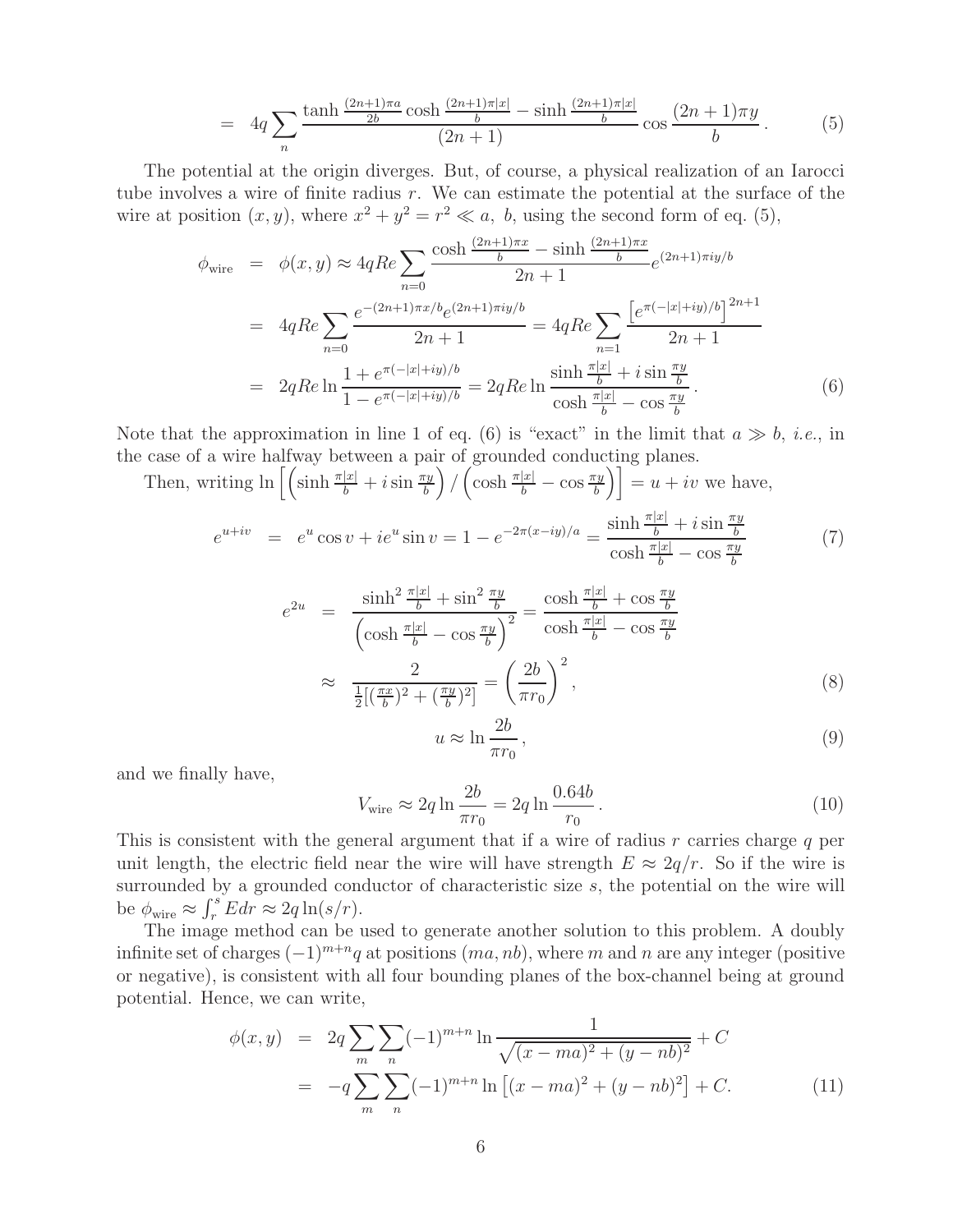We require that the potential be zero on the boundary, which leads to an infinite set of representations of constant C. For example, forcing  $V(a/2, b/2) = 0$ , we can write,

$$
V(x,y) = -q \sum_{m} \sum_{n} (-1)^{m+n} \ln \frac{(m-x/a)^2 + (n-y/b)^2}{(m-1/2)^2 + (n-1/2)^2}.
$$
 (12)

For  $(x, y)$  near the origin, we can suppose that the series is dominated by the term with  $m = n = 0$ , which implies that  $\phi \approx -q \ln[2(x^2/a^2 + y^2/b^2)]$ . In this approximation, the equipotentials are ellipsoidal cylinders, rather than circular cylinders as is to be expected. When  $a = b$ , we obtain  $\phi \approx 2q \ln(b/\sqrt{2r}) = 2q \ln(0.71b/r)$ , which is very close to eq. (10).

#### **2.1.2 Wire at Arbitrary Position**

If the wire were not at the center of the Iarocci tube, but at an aribtrary position  $(x_0, y_0)$ , then the matching condition at the plane  $x = x_0$  would be,

$$
\frac{\partial \phi(x_{0,-},y)}{\partial x} - \frac{\partial \phi(x_{0,+},y)}{\partial x} = 4\pi q \delta(y-y_0). \tag{13}
$$

A suitable expansion for the potential that satisfies the other boundary conditions of (1) and which is continuous at the plane  $x = x_0$  is,

$$
\phi(x < x_0, y) = \sum_{n} A_n \sinh \frac{(2n+1)\pi (a/2+x)}{b} \cos \frac{(2n+1)\pi y}{b},\tag{14}
$$

$$
\phi(x > x_0, y) = \sum_{n} A_n \frac{\sinh \frac{(2n+1)\pi(a/2+x_0)}{b}}{\sinh \frac{(2n+1)\pi(a/2-x_0)}{b}} \sinh \frac{(2n+1)\pi(a/2-x)}{b} \cos \frac{(2n+1)\pi y}{b} .
$$
 (15)

The Fourier coefficients  $A_n$  are readily re-evaluated using eq. (13), and the series expansion for the potential is,

$$
\phi(x < x_0, y) = 8q \sum_{n} \frac{\sinh \frac{(2n+1)\pi(a/2-x_0)}{b} \cos \frac{(2n+1)\pi y_0}{b}}{\sinh \frac{(2n+1)\pi a}{b}} \sinh \frac{(2n+1)\pi(a/2+x)}{b} \cos \frac{(2n+1)\pi y}{b}.
$$
\n(16)

### **2.2 Iarocci Tube with Electric Field Parallel to a Dielectric Lid**

This configuration does not have symmetry in the  $y$  direction, so it proves simpler to use a coordinate system with its origin in, say, the lower left corner of the cell, as shown on the right of Fig. 1. The boundary conditions, assuming that no field lines cross the surface  $y = b$ , are,

$$
\phi(0, y) = \phi(a, y) = \phi(x, 0) = 0, \qquad \frac{\partial \phi(x, b)}{\partial y} = 0, \qquad \frac{\partial \phi(a/2, y)}{\partial x} = 2\pi q \delta(y - b/2), \quad (17)
$$

in Gaussian units, where the symmetry of the potential and of  $E_x$  about  $x = a/2$  implies that  $E_x(a/2 - \epsilon, y) = -E_x(a/2 + \epsilon, y) = -2\pi\sigma(a/2, y) = -2\pi q\delta(y - b/2).$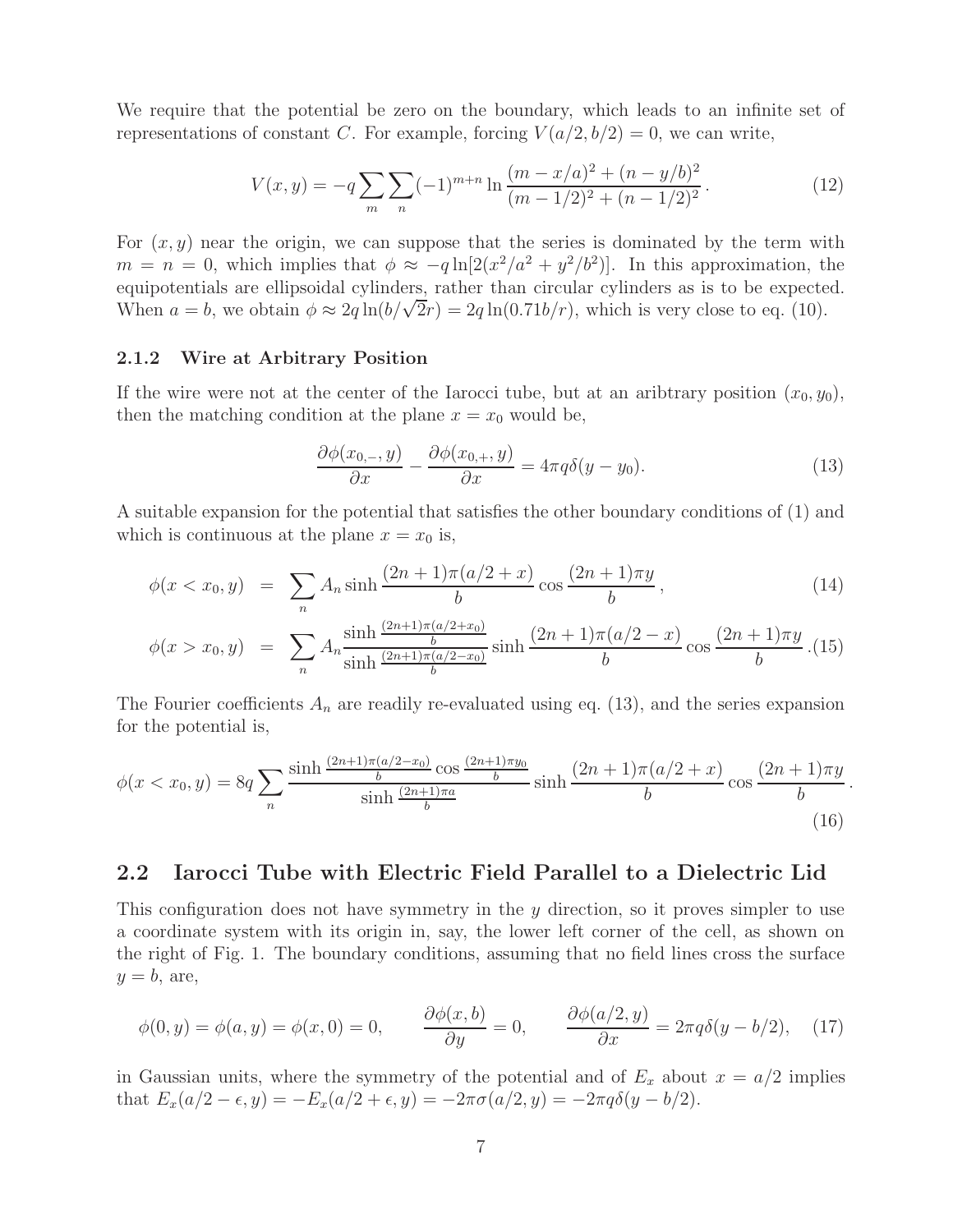A suitable form of the solution to Laplace's equation for a potential that vanishes at  $x = 0$  and  $y = 0$  is,

$$
\phi(x,y) = \sum_{n} A_n \sinh k_n x \sin k_n y.
$$
\n(18)

The boundary condition at  $y = b$  requires that  $\cos k_n b = 0$ , and hence that  $k_n = (2n+1)\pi/2b$ . The boundary condition at  $x = a/2$  can now be written as,

$$
2\pi q \delta(y - b/2) = \frac{\partial \phi(a/2, y)}{\partial x} = \sum_{n} \frac{(2n+1)\pi}{2b} A_n \cosh\frac{(2n+1)\pi a}{4b} \sin\frac{(2n+1)\pi y}{2b}.
$$
 (19)

On multiplying eq. (19) by  $\sin(2n+1)\pi y/2b$  and integrating from 0 to b, we find that,

$$
A_n = \frac{4q \sin \frac{(2n+1)\pi}{4}}{(2n+1)\cosh \frac{(2n+1)\pi a}{4b}}.
$$
\n(20)

The potential is therefore given by,

$$
\phi(x,y) = 4q \sum_{n} \frac{\sin \frac{(2n+1)\pi}{4}}{2n+1} \frac{\sinh \frac{(2n+1)\pi x}{2b}}{\cosh \frac{(2n+1)\pi a}{4b}} \sin \frac{(2n+1)\pi y}{2b}.\tag{21}
$$

Equipotentials and field lines based on eq. (21) are shown in Fig. 6.



Figure 6: The electric potential (left) and field lines (right) as calculated for the geometry of an Iarocci tube using the computer program GARFIELD [3].

## **2.3 "Electrodeless" Drift Chamber (MWPC)**

### **2.3.1 Wire at the Center of a Cell**

We analyze the cell, shown in Fig. 2, in a coordinate system with its origin on the wire. The boundary conditions on the outer surfaces are,

$$
\phi(-a/2, y) = \phi(a/2, y) = 0, \qquad \frac{\partial \phi(x, -b/2)}{\partial y} = \frac{\partial \phi(x, b/2)}{\partial y} = 0,
$$
\n(22)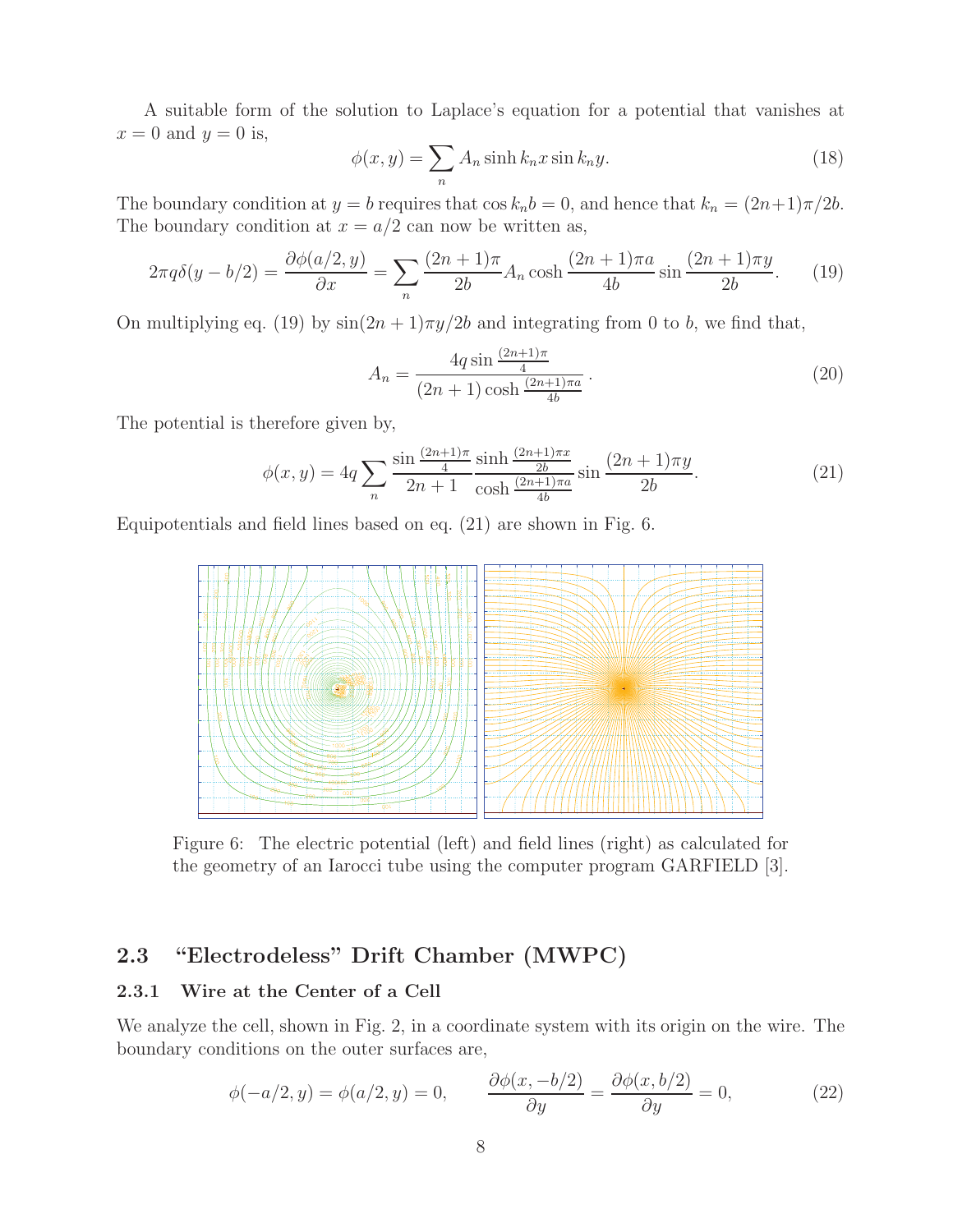assuming that no electric field lines cross the surfaces  $y = \pm b/2$ . We consider the cell to be divided into two regions,  $x < 0$  and  $x > 0$ . The matching condition on the plane  $x = 0$  is,

$$
\frac{\partial \phi(0^+, y)}{\partial x} = -2\pi q \delta(y),\tag{23}
$$

The boundary conditions (22) on the outer surfaces of the cell indicate that a suitable series expansion is,

$$
\phi(x,y) = A_0(a/2 - |x|) + \sum_{n=1}^{\infty} A_n \sinh \frac{2n\pi(a/2 - |x|)}{b} \cos \frac{2n\pi y}{b}.
$$
 (24)

Using the matching condition (23) at  $x = 0$  we find the coefficient  $A_n$  to be,

$$
A_0 = \frac{2\pi q}{b}, \qquad A_n = \frac{2q}{n\cosh\frac{n\pi a}{b}},\tag{25}
$$

Hence, the potential can be written as,

$$
\phi(x,y) = \frac{\pi qa}{b} - \frac{2\pi q |x|}{b} + 2q \sum_{n=1}^{\infty} \frac{1}{n} \frac{\sinh\frac{2n\pi (a/2 - |x|)}{b}}{\cosh\frac{n\pi a}{b}} \cos\frac{2n\pi y}{b}
$$
 (origin at the wire). (26)

For  $a \gg b$ , eq. (26) simplifies to,

$$
\phi(x,y) \approx -\frac{2\pi q |x|}{b} + 2q \sum_{n=1}^{\infty} \frac{1}{n} e^{-2n\pi |x|/b} \cos \frac{2n\pi y}{b} \qquad \text{(origin at the wire)},\tag{27}
$$

neglecting the constant term  $\pi qa/b$ , which then agrees with the known solution [4].

Except near  $x = 0$ , the exponential terms in eqs. (26) and (27) are small. So, over most of the cell the potential varies linearly with  $x$ , and the electric field is parallel to the  $x$  axis. The field strength is  $\pm 2\pi q/b$ , as if the charge q were uniformly distributed over the plane  $(x = 0, |y| < b/2)$ . For  $x \approx 0$ ,  $y \approx 0$  the equipotentials become cylinders around the wire, as shown in Fig. 7. This is, of course, the desirable field configuration for a drift chamber.

For a point  $(x, y)$  on the wire of radius  $r = \sqrt{x^2 + y^2} \ll a$ , b, an argument as given in eqs. (6)-(10) indicates that the sum in eq. (26) is approximately  $2q \ln(b/2\pi r)$ . Hence, the potential on the wire is,

$$
\phi_{\text{wire}} \approx \frac{\pi qa}{b} + 2q \ln \frac{b}{2\pi r} \,. \tag{28}
$$

The first term of this is just the "uniform" electric field  $E_x = 2\pi q/b$  multiplied by the distance  $a/2$  between the wire and a ground plane. The second term is the same as the potential for a wire on an isolated grid [4].

Equation (27) can also be written in closed form,

$$
\phi(x,y) = -q \ln \left[ 2 \left( \cosh \frac{2\pi x}{a} - \cos \frac{2\pi y}{a} \right) \right],
$$
\n(29)

as can be deduced by the use of functions of a complex variable [5].

Apparently, the potential (26) can be expressed in "closed form" using Jacobian elliptic functions [6, 7], although it is not clear this has much practical advantage.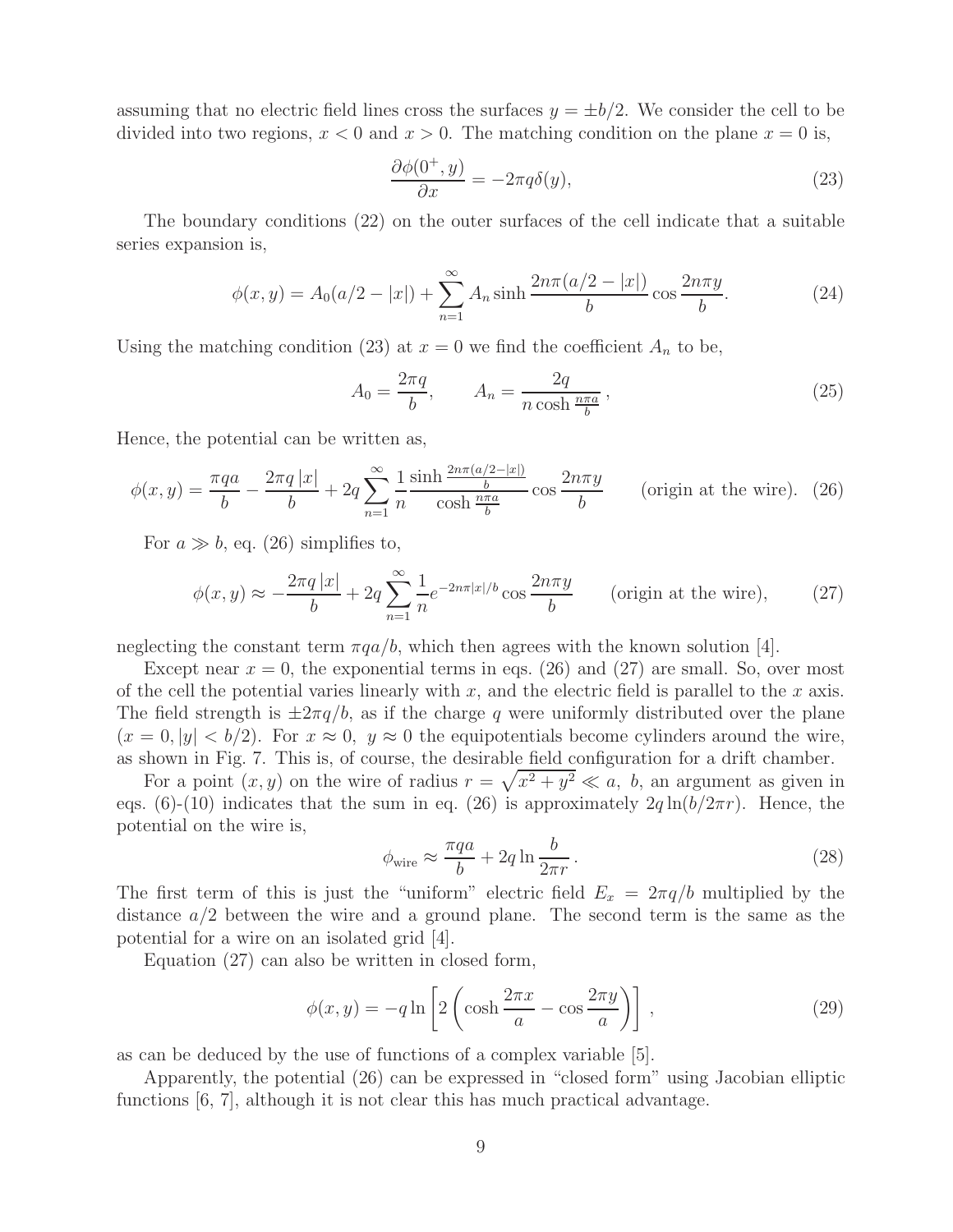

Figure 7: The electric potential (top) and field lines (bottom)as calculated for the geometry of an "electrodeless" drift chamber using the computer program GARFIELD [3].

#### **2.3.2 Wires at Arbitrary Positions**

The wires in a multiwire proportional chamber may not all be at the centers of their cells, due to "errors" in fabrication. The method used to find the potential (26) is not appropriate for this case, in that the boundary conditions (23) are satisfied only if the "error" in the placement of one wire is replicated in the placement of the other wires as well.

We recall that solutions to Laplace's equation in rectangular coordinates in two dimensions can have oscillatory functions in one coordinate and exponential functions in the one. Let us now consider solutions that are exponential is  $x$  and oscillatory in  $y$ .

We first analyze the case of a single wire of charge  $\lambda_0$  (per unit length) at position  $(x_0, y_0)$ . Then, the potential from an arbitray set of wires can be built up from this result, supposing that we know the charges, rather than the potentials on the wires.

We begin the analysis in a coordinate system with the grounded planes at  $x = 0$ , a, and build up solutions in the two regions  $y < y_0$  and  $y > y_0$ . The boundary conditions are now,

$$
\phi(0, y) = \phi(a, y) = \phi(x, \pm \infty) = 0, \qquad \frac{\partial \phi(x, y_{0,-})}{\partial y} - \frac{\partial \phi(x, y_{0,+})}{\partial y} = 4\pi q_0 \delta(x - x_0). \tag{30}
$$

An expansion of the potential that satisfies the first three conditions of (30), and is continuous at  $y = y_0$ , is given by,

$$
\phi(x,y) = \sum_{n=1}^{\infty} A_n \sin \frac{n\pi x}{a} e^{-n\pi|y-y_0|/a}.
$$
 (31)

Using the fourth condition of of (30) we find  $A_n = 4(q_0/n) \sin n \pi x_0/a$ , so the potential due to a single wire is,

$$
\phi(x, y) = 4q_0 \sum_{n=1}^{\infty} \frac{1}{n} \sin \frac{n \pi x_0}{a} \sin \frac{n \pi x}{a} e^{-n \pi |y - y_0|/a}
$$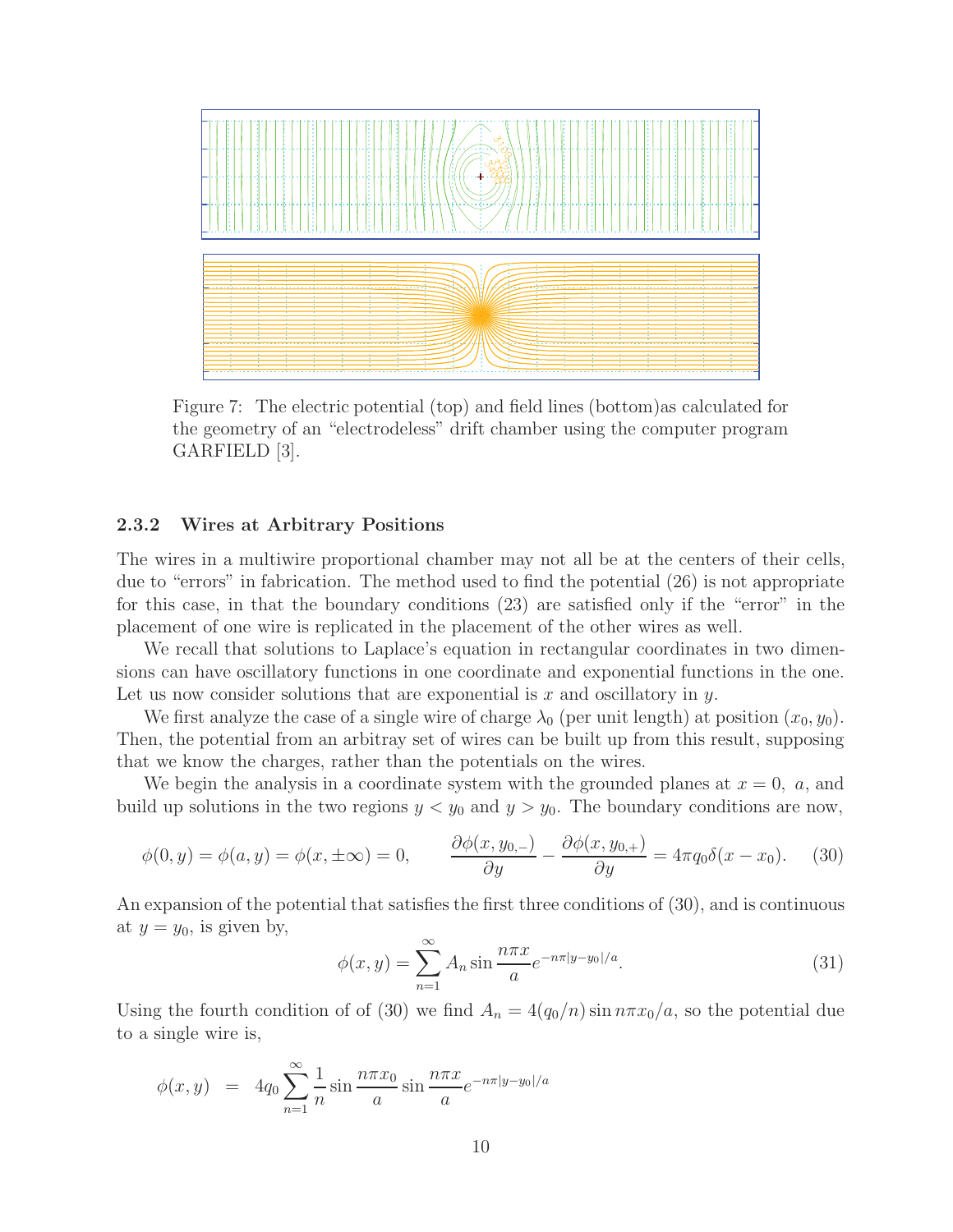$$
= 2q_0 \sum_{n=1}^{\infty} \frac{1}{n} \left[ \cos \frac{n\pi (x - x_0)}{a} - \cos \frac{n\pi (x + x_0)}{a} \right] e^{-n\pi |y - y_0|/a}
$$
  
\n
$$
= 2q_0 \operatorname{Re} \sum_{n=1}^{\infty} \frac{1}{n} \left[ e^{in\pi (x - x_0)/a} - e^{in\pi (x + x_0)/a} \right] e^{-n\pi |y - y_0|/a}
$$
  
\n
$$
= q_0 \left[ \frac{e^{\pi |y - y_0|/a} - \cos \frac{\pi (x - x_0)}{a}}{\cosh \frac{\pi |y - y_0|}{a} - \cos \frac{\pi (x - x_0)}{a}} - \frac{e^{\pi |y - y_0|/a} - \cos \frac{\pi (x + x_0)}{a}}{\cosh \frac{\pi |y - y_0|}{a} - \cos \frac{\pi (x + x_0)}{a}} \right]
$$
  
\n
$$
= 2q_0 \frac{\sin \frac{\pi x_0}{a} \sin \frac{\pi x}{a} \sinh \frac{\pi |y - y_0|}{a}}{\cosh^2 \frac{\pi |y - y_0|}{a} - 2 \cos \frac{\pi x_0}{a} \cos \frac{\pi x}{a} \cosh \frac{\pi |y - y_0|}{a} + \cos^2 \frac{\pi x_0}{a} + \cos^2 \frac{\pi x}{a} - 1}.
$$
 (32)

We can now shift the origin in x from being on the left grounded plate to being on the midplane of the detector by replacing x by  $x + a/2$  (and  $x_0$  by  $x_0 + a/2$ ) in eq. (32). This implies simply that  $\sin \rightarrow \cos$  and  $\cos \rightarrow -\sin$ ,

$$
\phi(x,y) = 2q_0 \frac{\cos \frac{\pi x_0}{a} \cos \frac{\pi x}{a} \sinh \frac{\pi |y - y_0|}{a}}{\cosh^2 \frac{\pi |y - y_0|}{a} - 2 \sin \frac{\pi x_0}{a} \sin \frac{\pi x}{a} \cosh \frac{\pi |y - y_0|}{a} + \sin^2 \frac{\pi x_0}{a} + \sin^2 \frac{\pi x}{a} - 1}.
$$
(33)

The potential due to a set of wires at  $(x_i, y_i)$  carrying charges  $\lambda_i$  can therefore be written,

$$
V(x,y) = 2\sum_{i} q_i \frac{\cos\frac{\pi x_0}{a}\cos\frac{\pi x}{a}\sinh\frac{\pi|y-y_i|}{a}}{\cosh^2\frac{\pi|y-y_i|}{a} - 2\sin\frac{\pi x_i}{a}\sin\frac{\pi x}{a}\cosh\frac{\pi|y-y_i|}{a} + \sin^2\frac{\pi x_i}{a} + \sin^2\frac{\pi x}{a} - 1}.
$$
 (34)

For a single wire midway between the two grounded planes,  $(x_0, y_0) = (0, y_0)$ , the potential (32) becomes,

$$
\phi(x,y) = 2q_0 \frac{\cos \frac{\pi x}{a} \sinh \frac{\pi |y - y_0|}{a}}{\cosh^2 \frac{\pi |y - y_0|}{a} - \cos^2 \frac{\pi x}{a}}.
$$
\n(35)

Hence, the potential due to a regular grid of wires at  $x = a/2$ ,  $y = nb$ , each carrying charge  $q$ , is

$$
\phi(x,y) = 2q \sum_{n=-\infty}^{\infty} \frac{\cos \frac{\pi x}{a} \sinh \frac{\pi |y-nb|}{a}}{\cosh^2 \frac{\pi |y-nb|}{a} - \cos^2 \frac{\pi x}{a}} \qquad \text{(origin at a wire)}.
$$
\n(36)

This provides an alternative expansion to eq. (26) for the case of an ideal multiwire proportional chamber.

## **2.4 MWPC with Alternating Anode and Cathode Wires**

This problem is the same as that of the previous section, with the addition of cathode wires at  $(0, \pm b/2)$ , as shown in Fig, 3. These wires will carry charge of opposite sign to that on the anode wire, say  $-\epsilon q$ . Since only half the charge on these cathode wire contributes to the field inside a particular cell, we can write the matching condition at the plane  $x = 0$  as,

$$
\frac{\partial \phi(0^+, y)}{\partial x} = -2\pi q \delta(y) + \pi \epsilon q \delta(y - b/2) + \pi \epsilon q \delta(y + b/2). \tag{37}
$$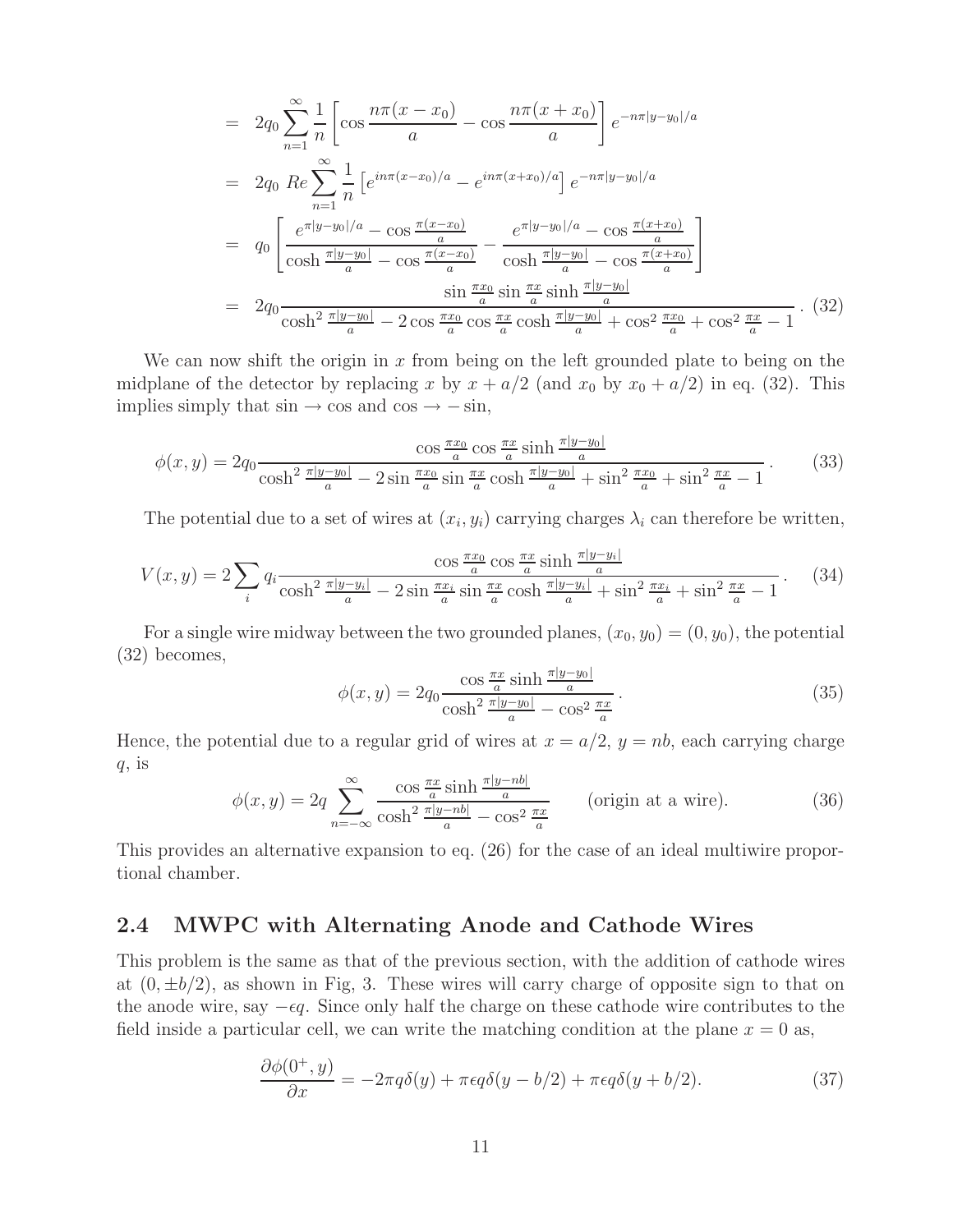The potential is again symmetric in both  $x$  and  $y$ , so we can again use the series expansion (24). The boundary condition (37) implies that the Fourier coefficients are,

$$
A_0 = \frac{2\pi q(1 - \epsilon)}{b}, \qquad A_n = \frac{2q[1 - (-1)^n \epsilon]}{n \cosh \frac{n\pi a}{b}}, \qquad (38)
$$

which again vanish for odd n. Hence, we replace n by  $2n$  in eqs. (24) and (38) and sum over all  $n$  to write the potential as,

$$
\phi(x,y) = \frac{2\pi q(1-\epsilon)(a/2-|x|)}{b} + 2q \sum_{n=1}^{\infty} \frac{[1-(-1)^n \epsilon]}{n} \frac{\sinh\frac{2n\pi(a/2-|x|)}{b}}{\cosh\frac{n\pi a}{b}} \cos\frac{2n\pi y}{b}.
$$
 (39)

The coefficient  $\epsilon$  is determined by the requirement that the potential on the cathode wires be zero,

$$
\phi(0, \pm b/2) = 0 = \frac{\pi q (1 - \epsilon) a}{b} + 2q \sum_{n=1}^{\infty} \frac{[(-1)^n - \epsilon]}{n} \tanh \frac{n \pi a}{b}.
$$
 (40)

### **2.5 Array of Cells with One Anode and One Cathode Wire**

The charge distribution in this problem is specified, so we can use the formal expression

$$
\phi(x,y) = \int \frac{\rho}{r} \, d\text{Vol} \tag{41}
$$

to evaluate the potential. The anode wires are located at  $(x, y) = ((2m + 1)a, (2n + 1)b)$ , where integers  $m$  and  $n$  take on both positive and negative values. The cathode wires are at  $(x, y) = (2ma, 2nb)$ . The potential at a point that is at distance r from a wire that carries charge q per unit length is  $-2q \ln r$ , so the potential of the wire array of Fig. 4 is,

$$
\phi(x,y) = 2q \sum_{m,n} \left( \ln \sqrt{(x - 2ma)^2 + (y - 2nb)^2} - \ln \sqrt{(x - (2m + 1)a)^2 + (y - (2n + 1)b)^2} \right)
$$

$$
= q \sum_{m,n} \ln \frac{(x - 2ma)^2 + (y - 2nb)^2}{(x - (2m + 1)a)^2 + (y - (2n + 1)b)^2}.
$$
(42)

The potential (42) is zero at points  $(x, y)=(ma + a/2, nb + b/2)$  and diverges at the wires.

### **2.6 Array of Cells with 1 Anode and 3 Cathode Wires**

The array of cells shown in Fig. 5 differs from that in Fig. 4 by the addition of cathode wires at  $(x, y) = (2ma, (2n + 1)b)$  and at  $((2m + 1)a, 2nb)$ . Again, we sum the logarithmic potentials of the wires to find,

$$
\phi(x,y) = q \sum_{m,n} \left( \epsilon_1 \ln[(x - 2ma)^2 + (y - 2nb)^2] + \epsilon_2 \ln[(x - 2ma)^2 + (y - (2n + 1)b)^2] \right)
$$

$$
+ \epsilon_3 \ln[(x - (2m + 1)a)^2 + (y - 2nb)^2] - \ln[(x - (2m + 1)a)^2 + (y - (2n + 1)b)^2] \right), (43)
$$

where the sum of the charges per unit length,  $-\epsilon_1q$ ,  $-\epsilon_2q$  and  $-\epsilon_3q$ , on the cathode wires is the negative of the charge per unit length  $q$  on the anode wire.